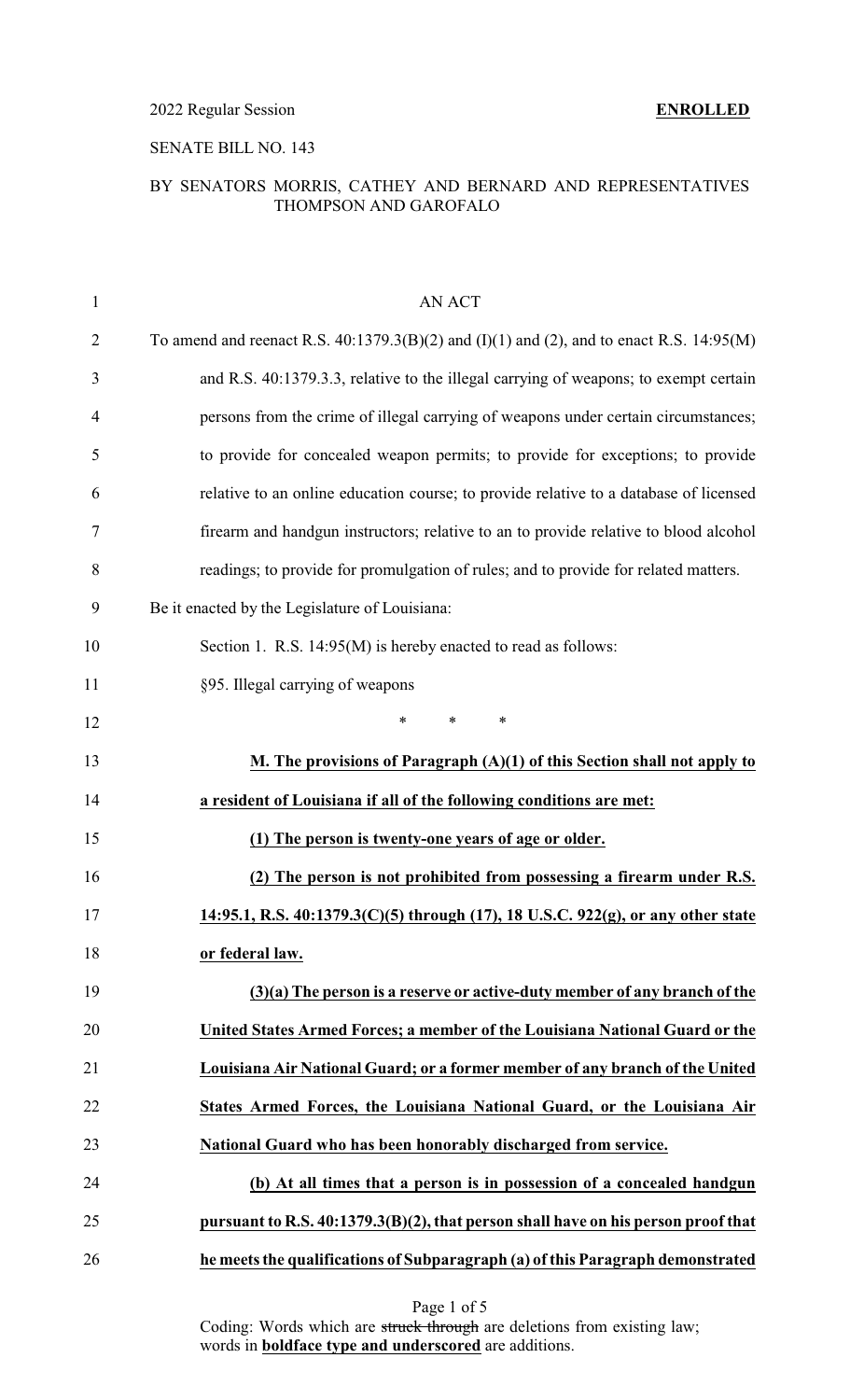| $\mathbf{1}$   | by one of the following:                                                                  |
|----------------|-------------------------------------------------------------------------------------------|
| $\overline{2}$ | (i) A valid military identification card.                                                 |
| 3              | (ii) A valid driver's license issued by the state of Louisiana displaying the             |
| 4              | word "Veteran" pursuant to R.S. 32:412(K).                                                |
| 5              | (iii) A valid special identification card issued by the state of Louisiana                |
| 6              | displaying the word "Veteran" pursuant to R.S. 40:1321(K).                                |
| 7              | (iv) For a member released from service who does not qualify to have the                  |
| 8              | word "Veteran" displayed on a state issued driver's license or special                    |
| 9              | identification card, a Department of Defense Form 214 (DD-214) indicating the             |
| 10             | character of service as "Honorable" or "Under Honorable Conditions                        |
| 11             | (General)" and a valid driver's license or special identification card issued by the      |
| 12             | state of Louisiana.                                                                       |
| 13             | Section 2. R.S. $40:1379.3(B)(2)$ and $(I)(1)$ and $(2)$ are hereby amended and reenacted |
| 14             | and R.S. 40:1379.3.3 is hereby enacted to read as follows:                                |
| 15             | §1379.3. Statewide permits for concealed handguns; application procedures;                |
| 16             | definitions                                                                               |
| 17             | $\ast$<br>$\ast$<br>$\ast$                                                                |
| 18             | $\ast$<br>$\ast$<br>*<br><b>B.</b>                                                        |
| 19             | $(2)(a)$ A Louisiana resident shall be required to possess a valid concealed              |
| 20             | handgun permit issued by the state of Louisiana pursuant to the provisions of this        |
| 21             | Section in order to carry a concealed handgun in the state of Louisiana who meets the     |
| 22             | qualifications of R.S. 14:95(M) shall not be required to possess a valid concealed        |
| 23             | handgun permit issued by the state of Louisiana pursuant to the provisions of             |
| 24             | this Section in order to carry a concealed handgun in the state of Louisiana. The         |
| 25             | provisions of this Paragraph shall not affect the requirements of reciprocity as          |
| 26             | provided in Subsection T of this Section.                                                 |
| 27             | (b) Any person carrying a concealed firearm pursuant to this Paragraph                    |
| 28             | shall be deemed to have certified that he meets all of the conditions required in         |
| 29             | R.S. $14:95(M)$ .                                                                         |
| 30             | $\ast$<br>$\ast$<br>$\ast$                                                                |

Page 2 of 5 Coding: Words which are struck through are deletions from existing law; words in **boldface type and underscored** are additions.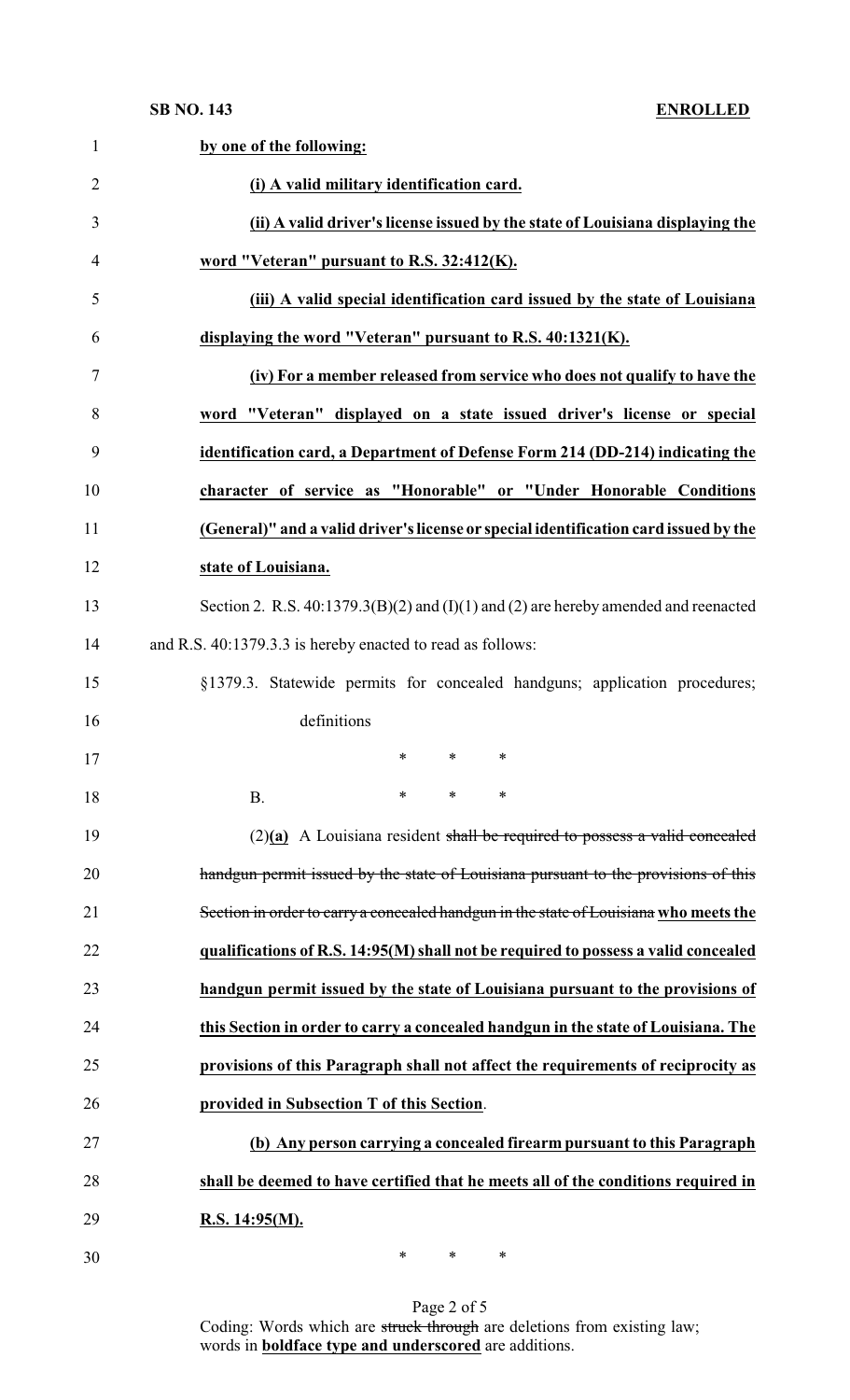# **SB NO. 143 ENROLLED**

| $\mathbf{1}$   | $I(1)$ No individual to whom a concealed handgun permit is issued or a person           |
|----------------|-----------------------------------------------------------------------------------------|
| $\overline{2}$ | carrying a weapon pursuant to R.S. 14:95(M) may carry and conceal such handgun          |
| 3              | while under the influence of alcohol or a controlled dangerous substance. While a       |
| $\overline{4}$ | permittee is under the influence of alcohol or a controlled dangerous substance, an     |
| 5              | otherwise lawful permit is considered automatically suspended and is not valid. A       |
| 6              | permittee shall be considered under the influence as evidenced by a blood alcohol       |
| 7              | reading of .05 percent or greater by weight of alcohol in the blood, or when a blood    |
| 8              | test or urine test shows any confirmed presence of a controlled dangerous substance     |
| 9              | as defined in R.S. 40:961 and 964.                                                      |
| 10             | (2) A permittee armed with a handgun in accordance with this Section or a               |
| 11             | person carrying a weapon pursuant to R.S. 14:95(M) shall notify any police officer      |
| 12             | who approaches the permittee in an official manner or with an identified official       |
| 13             | purpose that he has a weapon on his person, submit to a pat down, and allow the         |
| 14             | officer to temporarily disarm him. Whenever a law enforcement officer is made aware     |
| 15             | that an individual is carrying a concealed handgun and the law enforcement officer      |
| 16             | has reasonable grounds to believe that the individual is under the influence of either  |
| 17             | alcohol or a controlled dangerous substance, the law enforcement officer may take       |
| 18             | temporary possession of the handgun and request submission of the individual to a       |
| 19             | department certified chemical test for determination of the chemical status of the      |
| 20             | individual. Whenever a law enforcement officer is made aware that an individual is      |
| 21             | behaving in a criminally negligent manner as defined under the provisions of this       |
| 22             | Section, or is negligent in the carrying of a concealed handgun as provided for in R.S. |
| 23             | 40:1382, the law enforcement officer may seize the handgun, until adjudication by a     |
| 24             | judge, if the individual is issued a summons or arrested under the provisions of R.S.   |
| 25             | 40:1382. Failure by the permittee to comply with the provisions of this Paragraph       |
| 26             | shall result in a six-month automatic suspension of the permit.                         |
| 27             | ∗<br>$\ast$<br>∗                                                                        |
| 28             | §1379.3.3. Louisiana permitless carry                                                   |
| 29             | The Department of Public Safety and Corrections, office of state                        |

**police, shall provide a two-hour online concealed handgun education course at**

Page 3 of 5

Coding: Words which are struck through are deletions from existing law; words in **boldface type and underscored** are additions.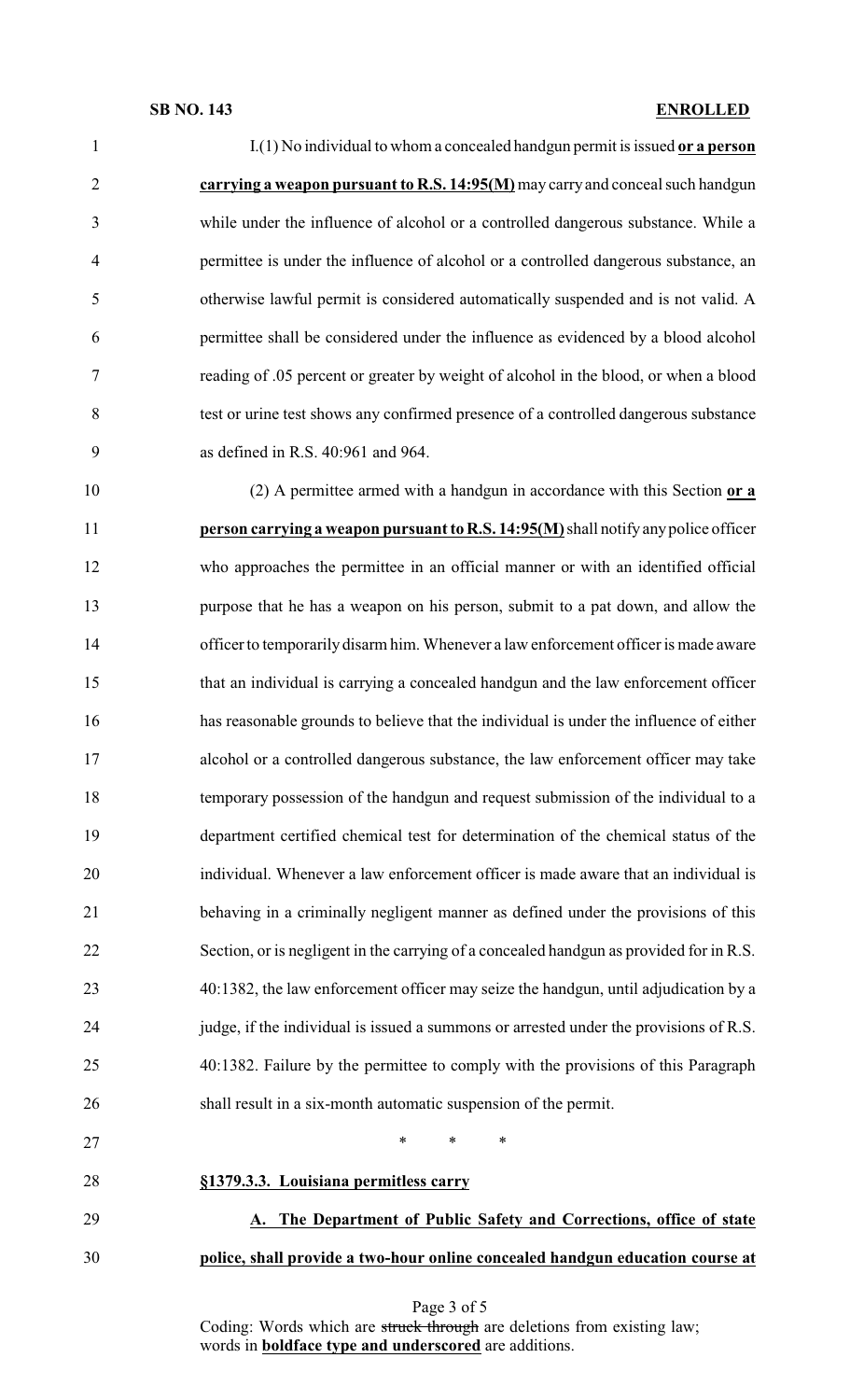### **SB NO. 143**

| $\mathbf{1}$   | no cost to Louisiana residents.                                                    |
|----------------|------------------------------------------------------------------------------------|
| $\overline{2}$ | B. The purpose of this online education course is to educate the public on         |
| 3              | firearm safety and use. The course is optional and shall not be a requirement for  |
| 4              | obtaining a concealed handgun permit under R.S. 40:1379.3. Completion of this      |
| 5              | course shall not grant any person the right to carry a concealed handgun unless    |
| 6              | otherwise provided by law.                                                         |
| 7              | C. The concealed handgun education course shall include instruction on             |
| 8              | the following topics:                                                              |
| 9              | (1) Concealed handgun basics and nomenclature.                                     |
| 10             | (2) Firearm-free zones.                                                            |
| 11             | (3) Use of deadly force.                                                           |
| 12             | (4) Interactions with law enforcement officers.                                    |
| 13             | (5) Conflict resolution.                                                           |
| 14             | (6) Accident prevention.                                                           |
| 15             | (7) Unauthorized access prevention.                                                |
| 16             | (8) Safe handling of a handgun.                                                    |
| 17             | D. State police shall maintain an online database of all licensed handgun          |
| 18             | and firearm instructors to allow the public to search for classes.                 |
| 19             | E. State police shall post prominently on its website all conditions               |
| 20             | required to be met to authorize the carrying of a concealed handgun without a      |
| 21             | valid concealed handgun permit pursuant to R.S. 14:95(M) and R.S.                  |
| 22             | 40:1379.3(B)(2).                                                                   |
| 23             | F.(1) The content, structure, accessibility, and all other related matters         |
| 24             | of the online handgun education shall be developed and promulgated by the          |
| 25             | Department of Public Safety and Corrections, office of state police, in accordance |
| 26             | with the rules and regulations of the Administrative Procedure Act.                |
| 27             | (2) In accordance with Paragraph (1) of this Subsection, the Department            |
| 28             | of Public Safety and Corrections, office of state police, shall divide the topics  |
| 29             | provided in Subsection C of this Section into eight video segments that shall      |
| 30             | broadcast for no less than fifteen minutes per segment.                            |

Page 4 of 5 Coding: Words which are struck through are deletions from existing law; words in **boldface type and underscored** are additions.